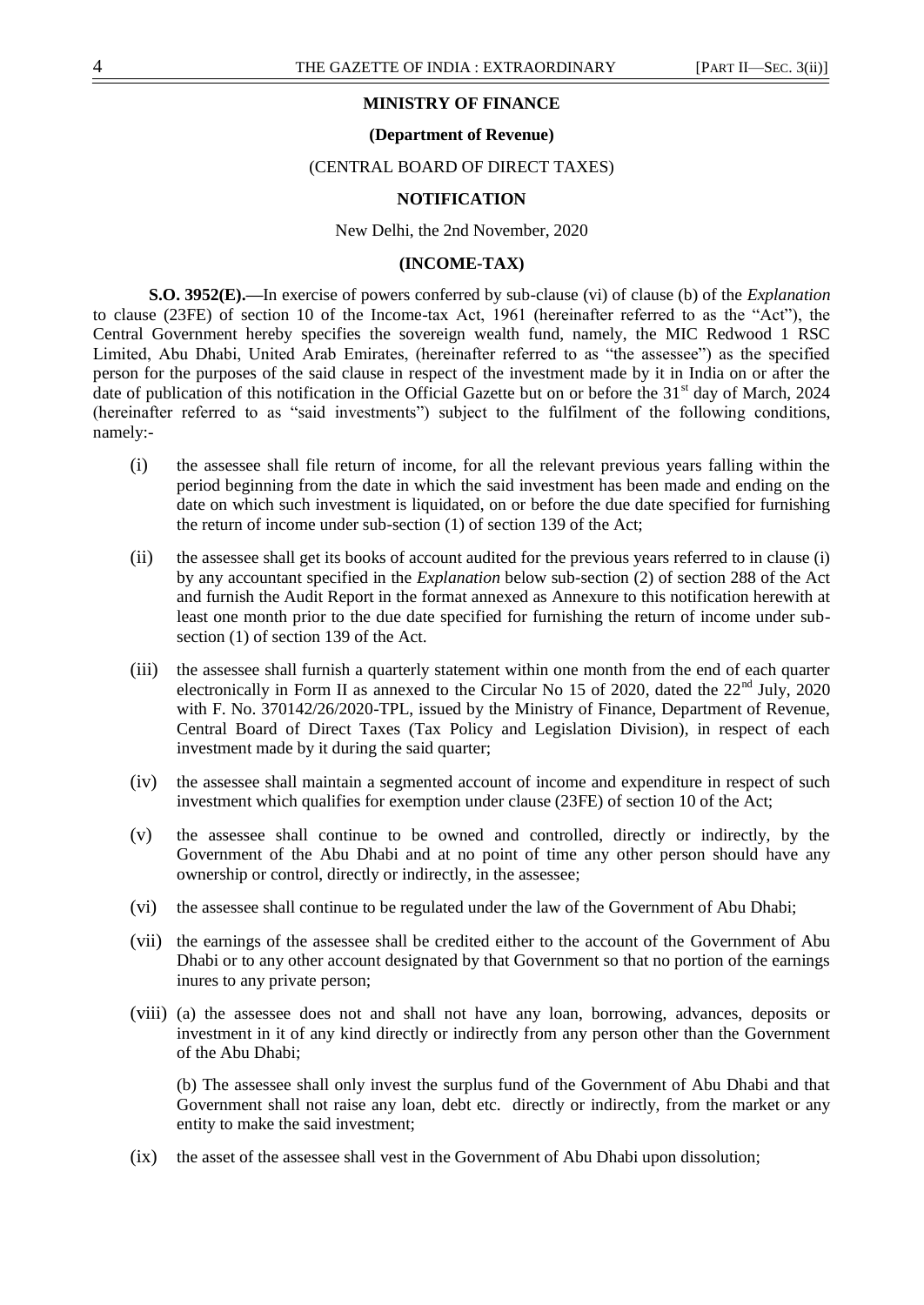- (x) the assessee does not and shall not undertake any commercial activity whether within or outside India other than the said investment or investment of similar nature;
- (xi) the assessee shall have monitoring mechanism to protect the said investment with investee but shall not manage day to day operations of the investee or appoint executive directors in the investee company or participate in the decision making process or control them; and
- (xii) the assessee shall not carry out asset management activity for any person other than itself.

2. Violation of any of the conditions as stipulated in the said clause (23FE) and this notification shall render the assessee ineligible for the tax exemption.

3. This notification shall come into force from the date of its publication in the Official Gazette.

### **ANNEXURE**

# **Audit report to be filed by the Sovereign Wealth Fund claiming exemption under clause (23FE) of section 10 of the Income -tax Act, 1961**

## **Part I**

\*I/we report that the statutory audit of M/s. ………...........…………………. (Name and address of the assessee with Permanent Account Number or Aadhaar Number), the particulars of which are given in Part II was conducted by \*me/ us/ M/s. …………………………………………..………. as per the requirement under the Notification No …../…… dated ……… published in the Official Gazette on ……....

2. In \*my/ our opinion and to the best of \*my/ our information and according to examination of books of account including other relevant documents and explanations given to \*me/us, it is certified that the assessee \*has/ has not complied with the conditions as laid down under clause (23FE) of section 10 of the Income-tax Act, 1961 and those provided in the said notification specifying the assessee being the Sovereign Wealth Fund as specified person for the purposes of claiming exemption under the said clause (23FE).

2.1 \*The conditions not complied with by the assessee are as under:-

(a) …………………………….…………………………….……………………………… (b) …………………………….…………………………….………………………………

3. In \*my/our opinion and to the best of \*my/ our information and according to examination of books of account including other relevant documents and explanations given to \*me/us, the particulars given in the Part II are true and correct subject to the following observations/qualifications, if any, namely:-

(a) …………………………….…………………………….………………………………

(b) …………………………….…………………………….………………………………

# **Part II**

| 1. Name of the Assessee                                                                                                                                                                                                                                                                                                            |  |
|------------------------------------------------------------------------------------------------------------------------------------------------------------------------------------------------------------------------------------------------------------------------------------------------------------------------------------|--|
| 2. PAN/AADHAAR                                                                                                                                                                                                                                                                                                                     |  |
| 3. Previous Year                                                                                                                                                                                                                                                                                                                   |  |
| $\overline{A}$ and $\overline{A}$ and $\overline{A}$ and $\overline{A}$ and $\overline{A}$ and $\overline{A}$ and $\overline{A}$ and $\overline{A}$ and $\overline{A}$ and $\overline{A}$ and $\overline{A}$ and $\overline{A}$ and $\overline{A}$ and $\overline{A}$ and $\overline{A}$ and $\overline{A}$ and $\overline{A}$ and |  |

4. Total Income of the Assessee during the previous year:

5. Amount of income eligible for exemption under clause (23FE) of section 10 of the Income-tax Act, 1961 :

Place: ……………

Date: ……………